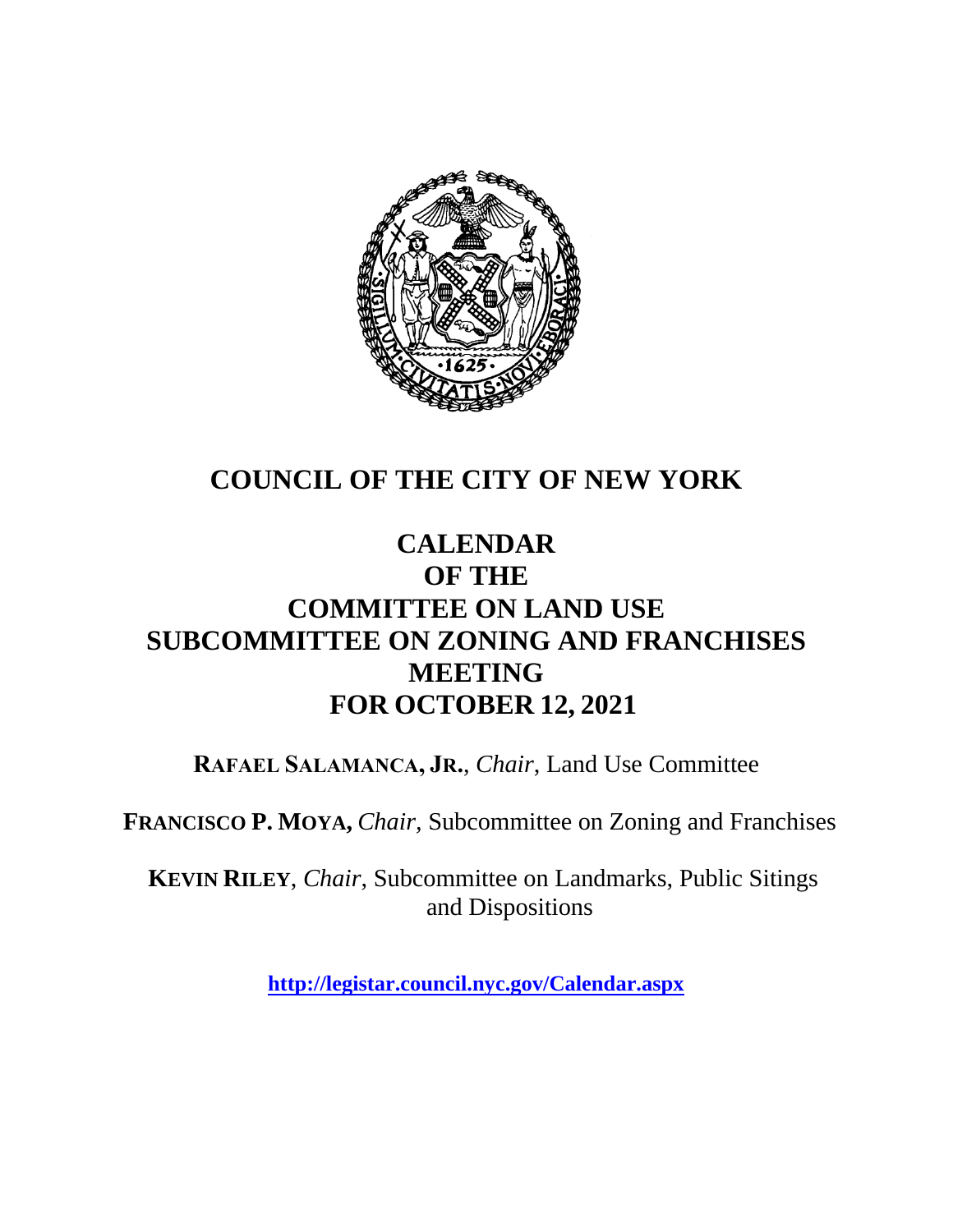**For questions about accessibility or to request additional accommodations please contact [swerts@council.nyc.gov](mailto:swerts@council.nyc.gov) or [nbenjamin@council.nyc.gov](mailto:nbenjamin@council.nyc.gov) or (212) 788-6936 at least three (3) business days before the hearing.**

#### **Table of Contents**

#### **Item No. Page**

#### *Subcommittee on Zoning and Franchises Public Hearing/Meeting Scheduled for 10/12/21 commencing at 10:00 A.M., Remote Hearing*

| 1.  |                                                                                              | $3 - 4$   |
|-----|----------------------------------------------------------------------------------------------|-----------|
| 2.  | 343 Madison Avenue-MTA/HQ (L.U. Nos. 867 and 868)                                            | $4 - 5$   |
| 3.  | Gowanus Neighborhood Plan & Mercy Home UDAAP                                                 | $5 - 8$   |
| 4.  | <b>Gowanus Canal CSO Facility</b><br>(Gowanus CSO-Douglass St. Demapping) (L.U. No. 884)     | 8         |
| 5.  | <b>Gowanus Canal CSO Facility</b><br>(Gowanus Owls Head CSO Tank Siting) (L.U. Nos. 885-887) | $8-9$     |
| 6.  | River North (Liberty Towers) (L.U. Nos. 842-844)                                             | $10-12$   |
| 7.  | 62-04 Roosevelt Avenue (L.U. Nos. 852 and 853)                                               | $12 - 13$ |
| 8.  | 495 Eleventh Avenue (Slaughterhouse) (L.U. Nos. 854-856)                                     | $13 - 14$ |
| 9.  |                                                                                              | $15 - 16$ |
| 10. | 270 Nostrand Avenue Rezoning (L.U. Nos. 859 and 860)                                         | $16-17$   |
| 11. |                                                                                              | $17 - 18$ |
| 12. |                                                                                              | 18        |
| 13. |                                                                                              | 19-21     |
| 14. | Broadway and 11 <sup>th</sup> Street Rezoning (Pre. L.U. Nos. 879 and 880)                   | $21 - 22$ |

If you are a member of the public who wishes to testify, please register via the New York City Council Home Page at [https://council.nyc.gov/land-use/,](https://council.nyc.gov/land-use/) where you can also find links to livestream the hearing and recordings of past hearings.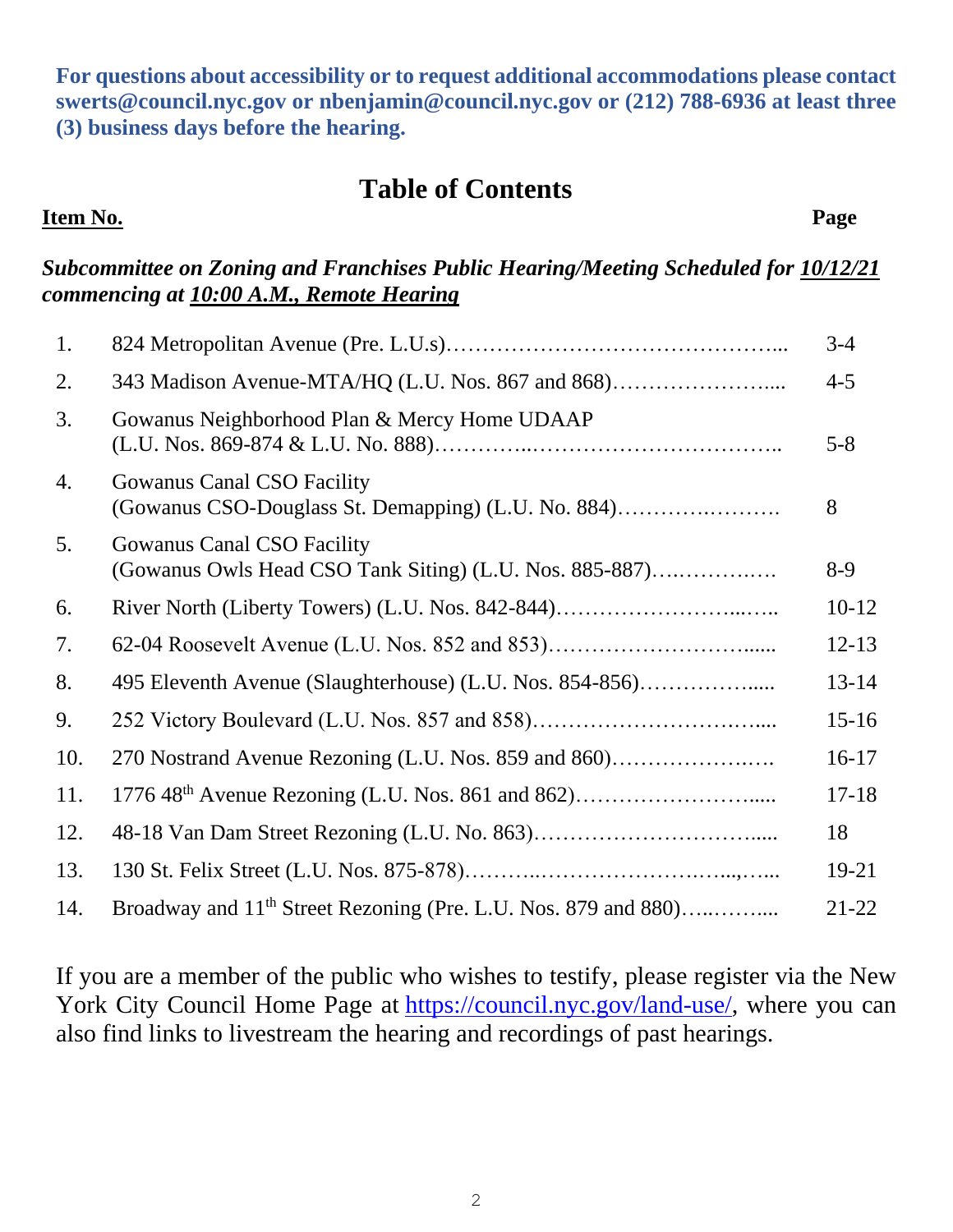### **SUBCOMMITTEE ON ZONING AND FRANCHISES**

The Subcommittee on Zoning and Franchises will hold a remote public hearing/meeting on the following matters, commencing at **10:00 A.M., Tuesday, October 12, 2021:**

#### **PRECONSIDERED L.U.S ARE RELATED**

#### **PRECONSIDERED L.U. 824 METROPOLITAN AVENUE**

### **BROOKLYN CB - 1 C 200314 ZMK**

Application submitted by 824 Metropolitan Avenue Owner, LLC, pursuant to Sections 197-c and 201 of the New York City Charter for an amendment of the Zoning Map, Section No. 13b:

- 1) changing from an R6B District to an R7A District property bounded by Metropolitan Avenue, a line perpendicular to the southerly street line of Metropolitan Avenue of distant 215 feet easterly (as measured along the street line) from the point of intersection of the southerly street line of Metropolitan Avenue and the northeasterly street line of Bushwick Avenue, a line midway between Metropolitan Avenue and Devoe Street, and a line 150 feet northeasterly of Bushwick Avenue;
- 2) changing from a C8-2 District to an R7A District property bounded by Metropolitan Avenue, a line 150 feet northeasterly of Bushwick Avenue, a line midway between Metropolitan Avenue and Devoe Street, and Bushwick Avenue; and
- 3) establishing within the proposed R7A District a C2-4 District bounded by Metropolitan Avenue, a line 150 feet northeasterly of Bushwick Avenue, a line midway between Metropolitan Avenue and Devoe Street, and Bushwick Avenue;

as shown on a diagram (for illustrative purposes only) dated May 17, 2021, and subject to the conditions of CEQR Declaration of E-618.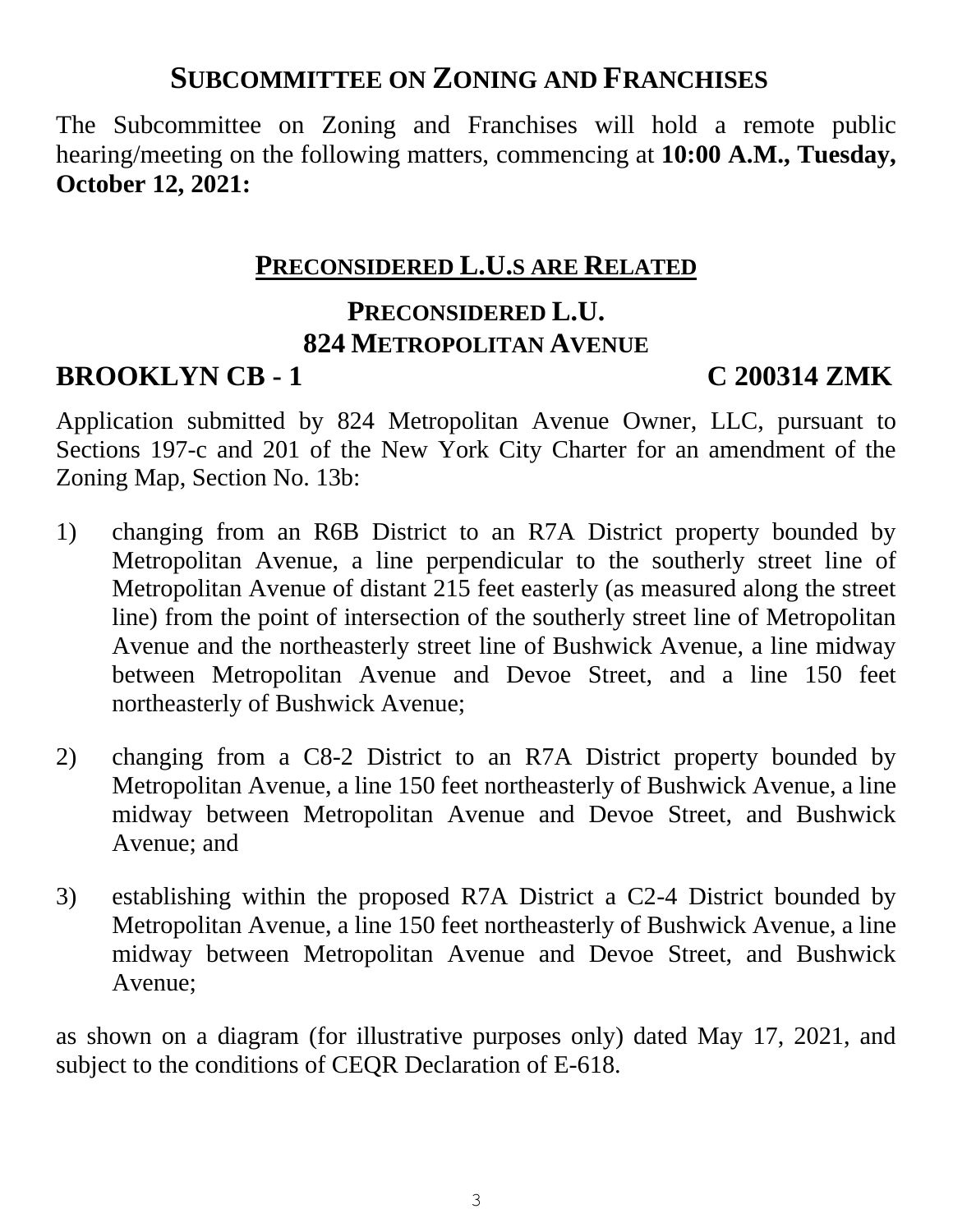#### **PRECONSIDERED L.U. 824 METROPOLITAN AVENUE BROOKLYN CB - 1 C 200315 ZRK**

Application submitted by 824 Metropolitan Avenue Owner, LLC, pursuant to Section 201of the New York City Charter, for an amendment of the Zoning Resolution of the City of New York, modifying APPENDIX F for the purpose of establishing a Mandatory Inclusionary Housing area.

**The full zoning text may be viewed at the following website: <http://www1.nyc.gov/site/planning/about/cpc-reports/cpc-reports.page>**

# **L.U. NOS. 867 AND 868 ARE RELATED**

### **L.U. NO. 867 343 MADISON AVENUE - MTA/HQ MANHATTAN CB - 5 C 210369 ZSM**

#### Application submitted by BP 347 Madison Associates, LLC and Metropolitan Transportation Authority, pursuant to Sections 197-c and 201 of the New York City Charter for, in conjunction with the grant of a special permit pursuant to 81-633 of the Zoning Resolution (Special permit for Grand Central public realm improvements), the grant of a special permit pursuant to Section 81-634 to modify:

- 1. the street wall requirements of Sections 81-43 (Street Wall Continuity along Designated Streets) and 81-671 (Special Street Wall Requirements);
- 2. the height and setback requirements of Section 81-27 (Alternative Height and Setback Regulations - Daylight Evaluation); and
- 3. the mandatory district plan elements of Section 81-42 (Retail Continuity Along Designated Streets), Section 81-45 (Pedestrian Circulation Space), Section 37-50 (REQUIREMENTS FOR PEDESTRIAN CIRCULATION SPACE), Sections 81-47 (Major Building Entrances), Section 81-674 (Ground floor use provisions), Section 81-44 (Curb Cut Restrictions), and Section 81-675 (Curb cut restrictions and loading berth requirements);

in connection with a proposed commercial development, on property located at 343 Madison Avenue (Block 1279, Lots 23, 24, 25 & 48), in a C5-3 District, within the Special Midtown District (Vanderbilt Corridor Subarea).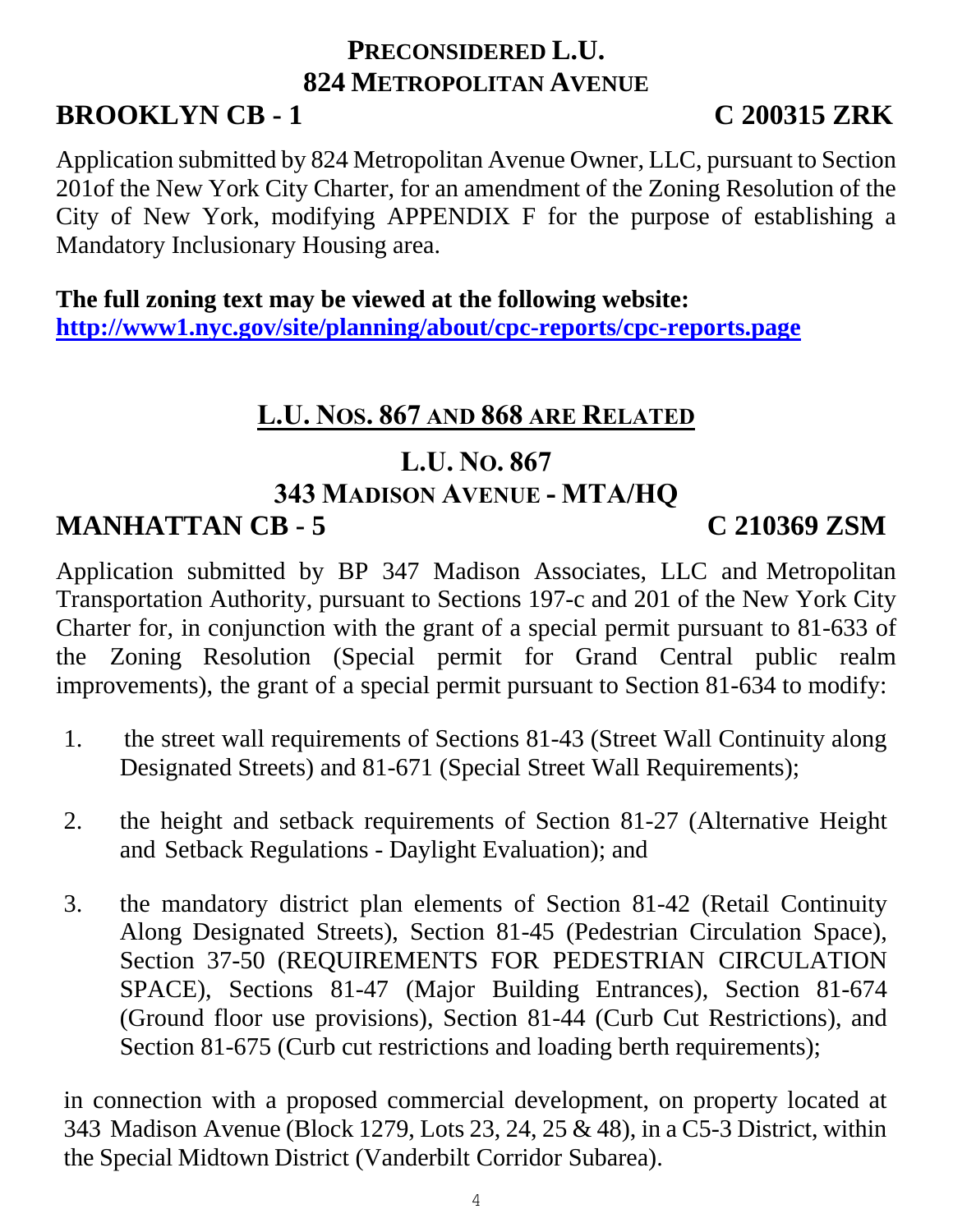#### **L.U. NO. 868 343 MADISON AVENUE - MTA/HQ MANHATTAN CB - 5 C 210370 ZSM**

Application submitted by BP 347 Madison Associates, LLC and Metropolitan Transportation Authority, pursuant to Sections 197-c and 201 of the New York City Charter for the grant of a special permit pursuant to Section 81-633 of the Zoning Resolution to allow an increase in floor area in excess of the basic maximum floor area ratio established in the Table in Section 81-63 (Special Floor Area Provisions for the Vanderbilt Corridor Subarea) up to a maximum floor area as set forth in such Table, in connection with a proposed commercial development, on property located at 343 Madison Avenue (Block 1279, Lots 23, 24, 25 & 48), in a C5-3 District, within the Special Midtown District (Vanderbilt Corridor Subarea).

### **L.U. NOS. 869 THROUGH 874 AND L.U. NO. 888 ARE RELATED**

#### **L.U. NO. 869**

#### **GOWANUS NEIGHBORHOOD PLAN**

### **BROOKLYN CB - 2 AND 6 C 210177 ZMK**

Application submitted by the New York City Department of City Planning, pursuant to Sections 197-c and 201 of the New York City Charter for an amendment of the Zoning Map, Section Nos. 16c and 16d.

#### **The full zoning map may be viewed at the following website: <http://www1.nyc.gov/site/planning/about/cpc-reports/cpc-reports.page>**

#### **L.U. NO. 870**

## **GOWANUS NEIGHBORHOOD PLAN BROOKLYN CB - 2 AND 6 N 210178 ZRK**

Application submitted by New York City Department of City Planning, pursuant to Section 201 of the New York City Charter, for an amendment of the Zoning Resolution of the City of New York establishing the Special Gowanus Mixed Use District (Article XIII, Chapter 9) and modifying APPENDIX F for the purpose of establishing a Mandatory Inclusionary Housing area, and modifying related Sections.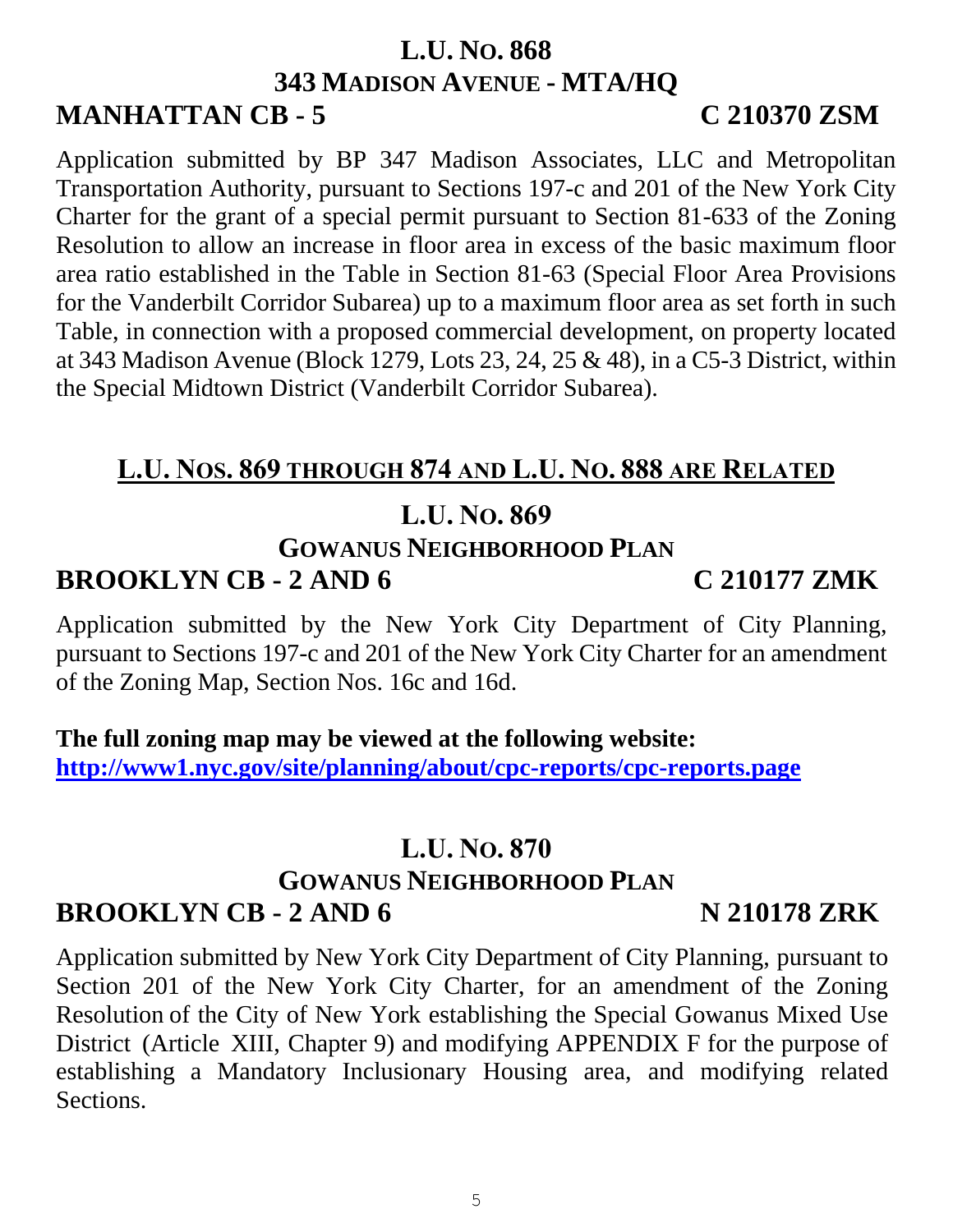#### **L.U. NO. 871 GOWANUS NEIGHBORHOOD PLAN BROOKLYN CB - 6 C 210179 MMK**

Application submitted by the New York City Department of City Planning pursuant to Sections 197-c and 199 of the New York City Charter for an amendment to the City Map involving:

- 1) the establishment of Hoyt Street between 5th Street and Nelson Street;
- 2) the establishment of Luquer Street and Nelson Street between Smith Street and the Gowanus Canal;
- 3) the elimination, of a 7th Street between Smith Street and The Gowanus Canal;
- 4) the elimination of Public Place;
- 5) the establishment of legal grades;
- 6) the adjustment of grades and block dimensions necessitated thereby;

including authorization for any acquisition or disposition of real property related thereto, in accordance with Map No. X-2754 dated December 7, 2020 and signed by the Borough President.

#### **L.U. NO. 872 GOWANUS NEIGHBORHOOD PLAN BROOKLYN CB - 6 C 210180 MMK**

Application submitted by the New York City Department of City Planning and the New York City Department of Parks and Recreation pursuant to Sections 197-c and 199 of the New York City Charter for an amendment to the City Map involving:

1) the establishment of Park within the area bounded by Huntington Street, Smith Street, Nelson Street, Hoyt Street, 4th Street, Bond Street and The Gowanus Canal;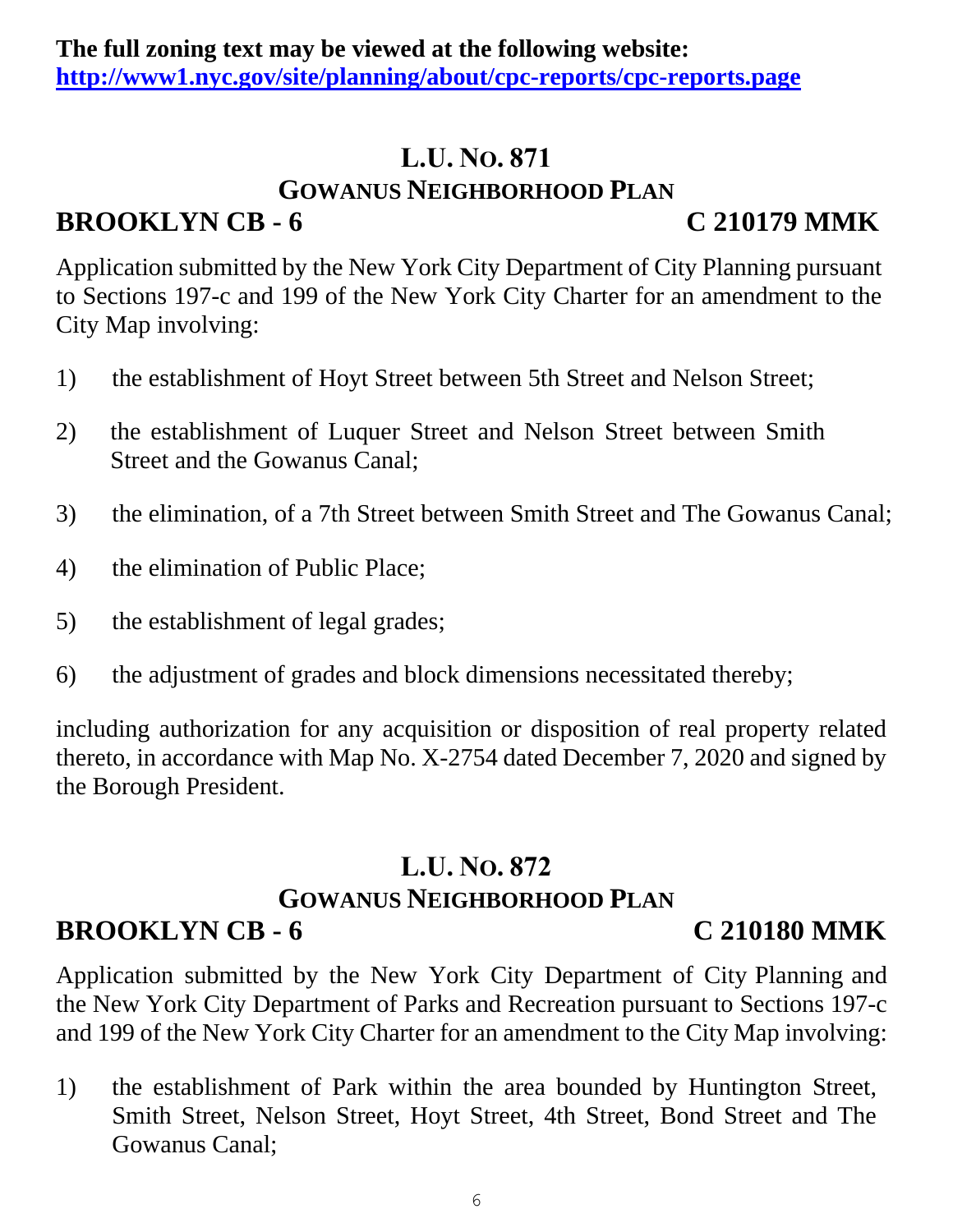2) the adjustment of grades and block dimensions necessitated thereby;

including authorization for any acquisition or disposition of real property related thereto, in accordance with Map Nos. X-2755 and X-2756 dated December 7, 2020 and signed by the Borough President

# **L.U. NO. 873 GOWANUS NEIGHBORHOOD PLAN**

## **BROOKLYN CB - 6 C 210053 PPK**

Application submitted by the New York City Department of Citywide Administrative Services (DCAS), pursuant to Section 197-c of the New York City Charter, for the disposition of city-owned property, located at 276 4th Avenue (Block 456, Lot 29), pursuant to zoning.

# **L.U. NO. 874**

# **GOWANUS NEIGHBORHOOD PLAN**

# **BROOKLYN CB - 6 C 210052 HAK**

Application submitted by the Department of Housing Preservation and Development (HPD)

- 1.) pursuant to Article 16 of the General Municipal Law of New York State for:
	- a. the designation of property located at  $5<sup>th</sup>$  Street and 431 Hoyt Street (Block 471, Lots 1 and 100) as an Urban Development Action Area; and
	- b. Urban Development Action Area Project for such area; and
- 2.) pursuant to Section 197-c of the New York City Charter for the disposition of such property to a developer to be selected by HPD;

to facilitate an affordable mixed-use development with approximately 950 units.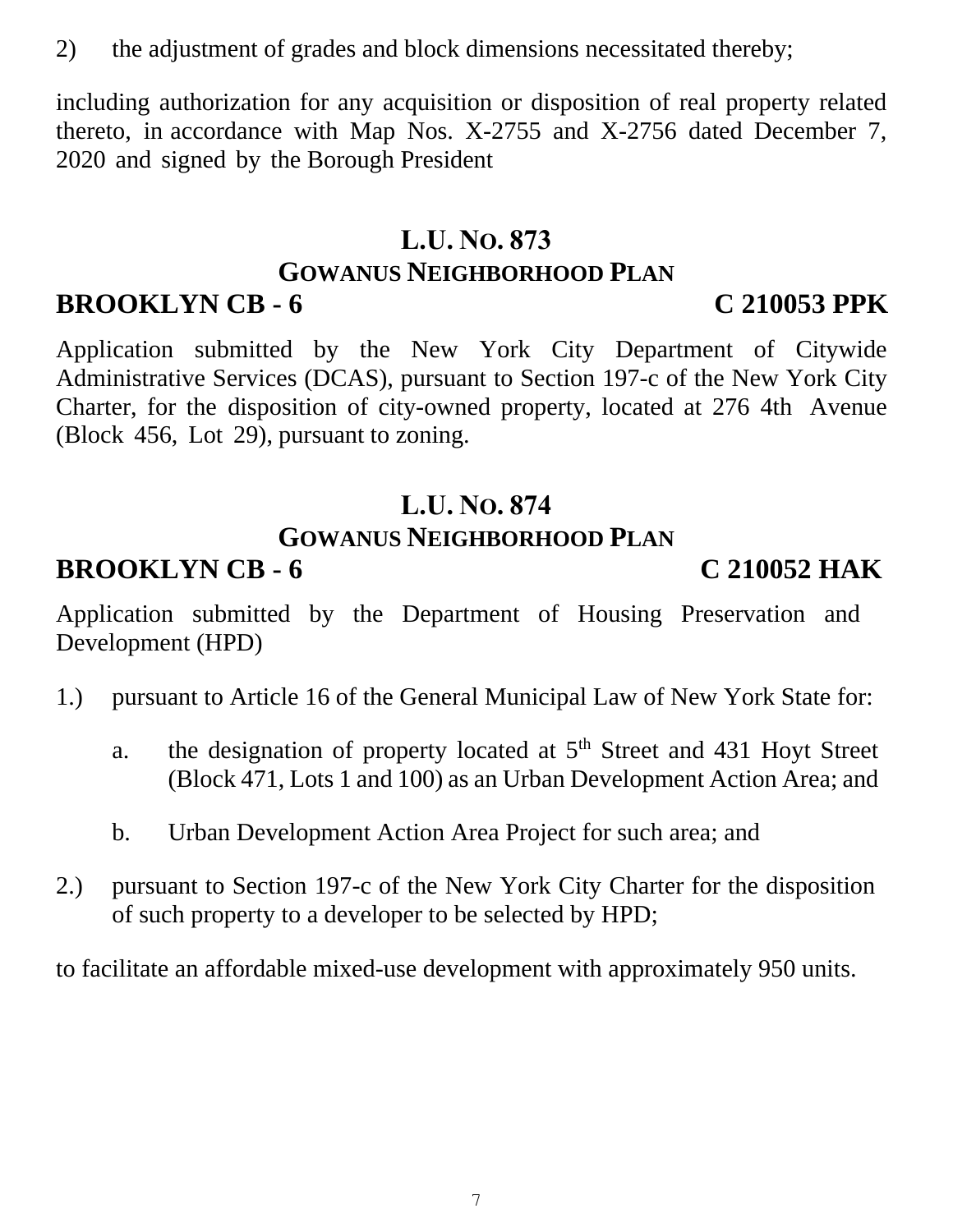# **GOWANUS NEIGHBORHOOD PLAN-MERCY HOME UDAAP BROOKLYN CB - 6 20225005 HAK**

Application submitted by the New York City Department of Housing Preservation and Development pursuant to Section 694 of the General Municipal Law for an amendment to a previously approved urban development action area project located at  $485-487$  4<sup>th</sup> Avenue (Block 1028, Lot 7), Borough of Brooklyn, Community District 6, Council District 39.

## **L.U. NO. 884 GOWANUS CANAL CSO FACILITY (GOWANUS CSO – DOUGLASS STREET DEMAPPING) BROOKLYN CB - 6 C 180039 MMK**

Application submitted by the New York City Department of Environmental Protection pursuant to Sections 197-c and 199 of the New York City Charter for an amendment to the City Map involving:

- 1) the elimination of Douglass Street between Nevins Street and the Gowanus Canal;
- 2) the adjustment of grades and block dimensions necessitated thereby;

including authorization for any acquisition or disposition of real property related thereto, in accordance with Map No. N-2752 dated July 2, 2019 and signed by the Borough President.

## **L.U. NOS. 885 THROUGH 887 ARE RELATED**

# **L.U. NO. 885 GOWANUS CANAL CSO FACILITY (GOWANUS OWLS HEAD CSO TANK SITING) BROOKLYN CB - 6 C 200319 PCK**

Application submitted by the New York City Department of Sanitation, the New York City Department of Environmental Protection and the Department of Citywide Administrative Services, pursuant to Section 197-c of the New York City Charter, for the site selection and acquisition of property located at 110 5th Street (Block 990,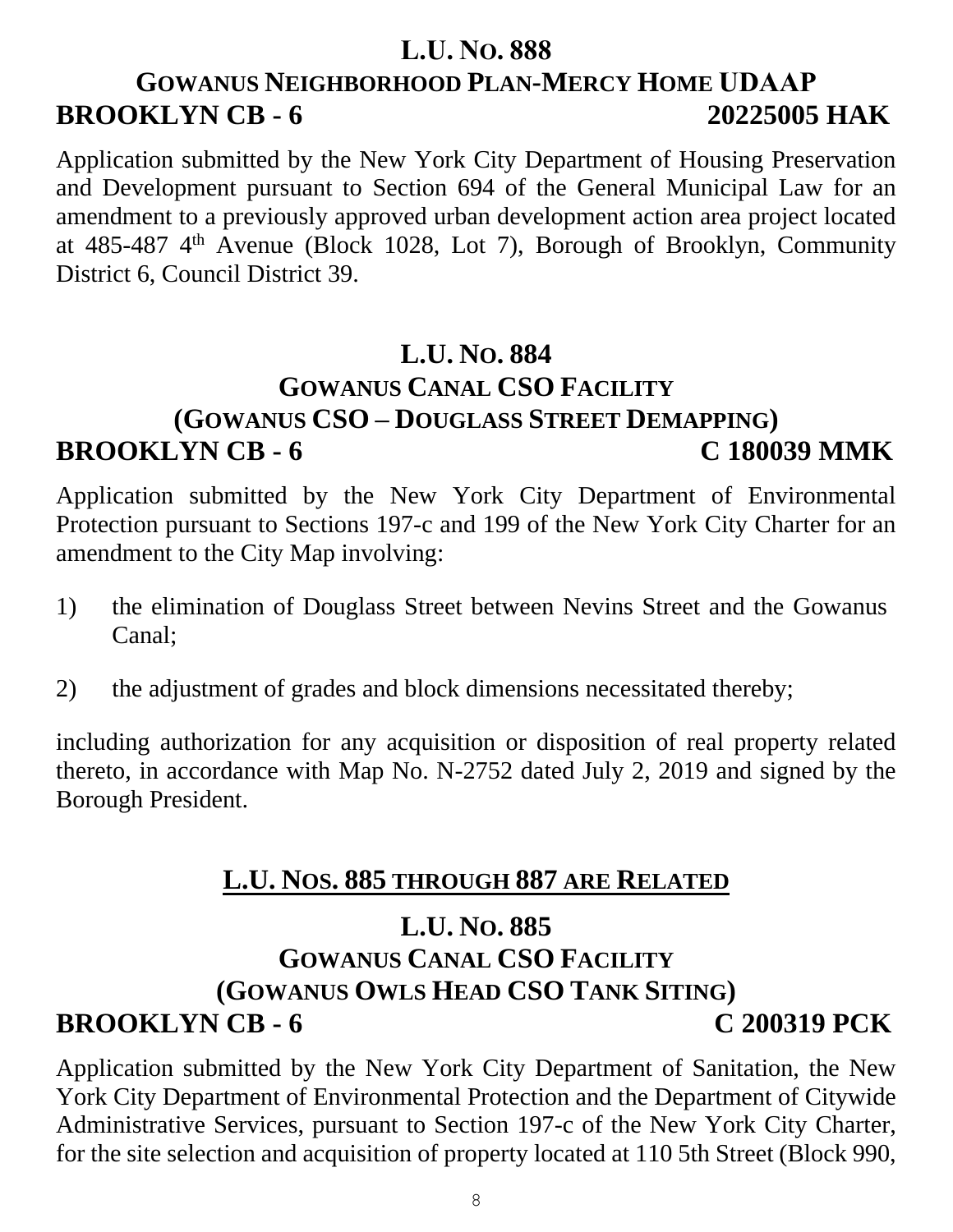Lot 21), 122 5th Street (Block 990, Lot 16), 22 2nd Avenue (Block 990, Lot 1), 5th Street (Block 977, p/o Lot 1) and 2 2nd Avenue (Block 977, p/o Lot 3) for Department of Sanitation salt and equipment storage, environmental education activities and additional space as needed for the combined sewer overflow (CSO) control facility.

## **L.U. NO. 886 GOWANUS CANAL CSO FACILITY (GOWANUS OWLS HEAD CSO TANK SITING) BROOKLYN CB - 6 C 200320 MMK**

Application submitted by the New York City Department of Environmental Protection pursuant to Sections 197-c and 199 of the New York City Charter for an amendment to the City Map involving:

- 1) the elimination of 5th Street between 2nd Avenue and the Gowanus Canal;
- 2) the adjustment of grades and block dimensions necessitated thereby;

including authorization for any acquisition or disposition of real property related thereto, in accordance with Map No. X-2758 dated May 3, 2021 and signed by the Borough President.

## **L.U. NO. 887 GOWANUS CANAL CSO FACILITY (GOWANUS OWLS HEAD CSO TANK SITING) BROOKLYN CB - 6 C 200321 PSK**

Application submitted by the New York City Department of Environmental Protection, the New York City Department of Sanitation and the New York City Department of Citywide Administrative Services, pursuant to Section 197-c of the New York City Charter, for the site selection of property located at 2 2nd Avenue (Block 977, Lot 3) for use as a combined sewer overflow (CSO) control facility.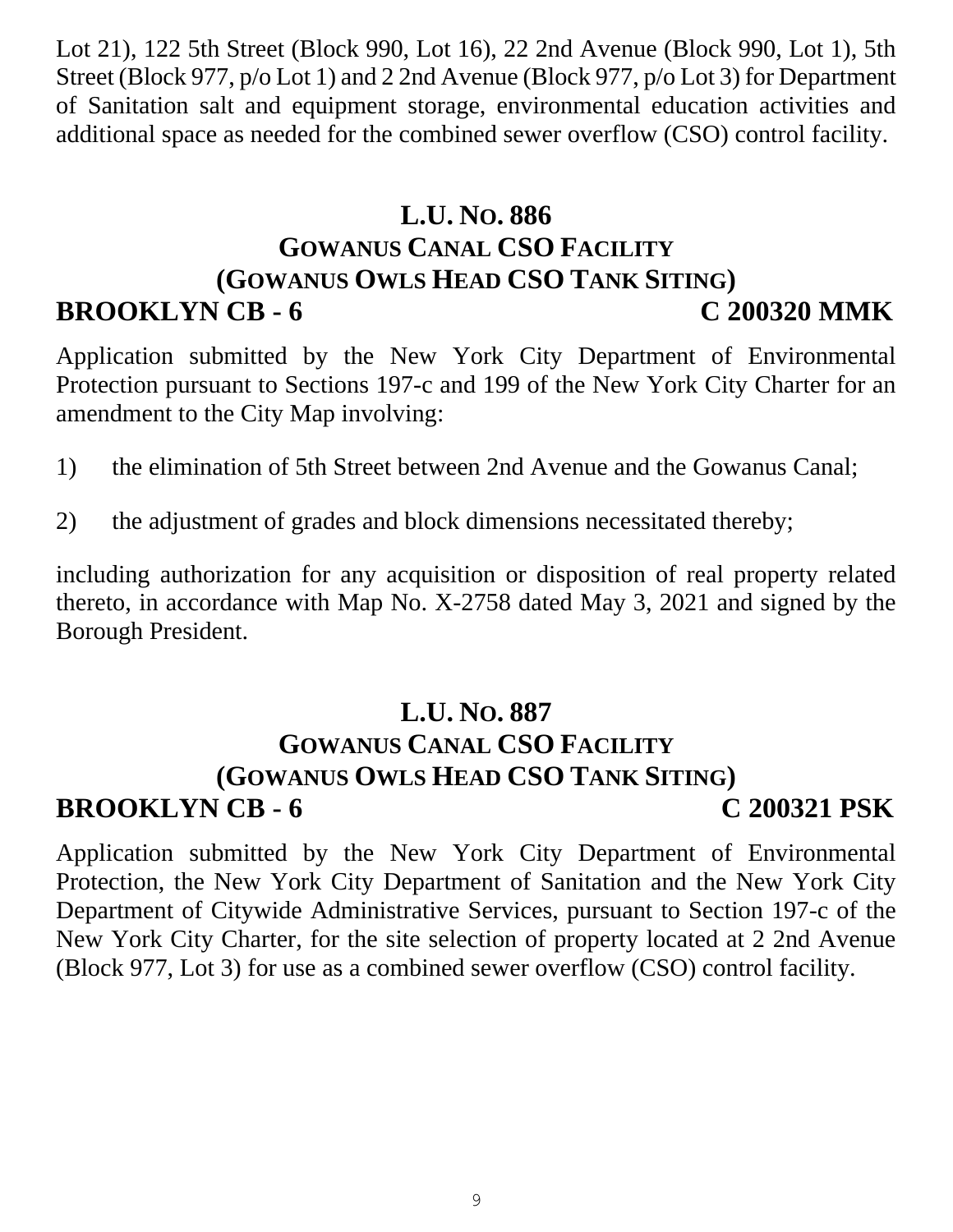## **L.U. NOS. 842 THROUGH 844 ARE RELATED**

#### **L.U. NO. 842**

*The public hearing on this item was held on September 24, 2021 and closed. It was laid over by the Subcommittee on Zoning and Franchises* **RIVER NORTH (LIBERTY TOWERS)**

**STATEN ISLAND CB - 1 C 210289 ZMR**

Application submitted by Richmond SI Owner, LLC, pursuant to Sections 197-c and 201 of the New York City Charter for an amendment of the Zoning Map, Section No. 21c:

- 1. eliminating from an existing R6 District a C2-2 District bounded by Richmond Terrace, Hamilton Avenue, a line 100 feet westerly of Stuyvesant Place, a line 100 feet southwesterly of Richmond Terrace, and Nicholas Street;
- 2. eliminating a Special Hillsides Preservation District (HS) bounded by Richmond Terrace, Stuyvesant Place, Hamilton Avenue, a line 185 feet westerly of Stuyvesant Place, a line 185 feet southwesterly of Richmond Terrace, and Nicholas Street;
- 3. changing from an R6 District to an R7-3 District property bounded by Richmond Terrace, Stuyvesant Place, Hamilton Avenue, a line 185 feet westerly of Stuyvesant Place, a line 185 feet southwesterly of Richmond Terrace, and Nicholas Street;
- 4. establishing within an existing R6 District a C2-4 District bounded by Richmond Terrace, Hamilton Avenue, and Stuyvesant Place;
- 5. establishing within a proposed R7-3 District a C2-4 District bounded by Richmond Terrace, Stuyvesant Place, Hamilton Avenue, a line 185 feet westerly of Stuyvesant Place, a line 185 feet southwesterly of Richmond Terrace, and Nicholas Street; and
- 6. establishing a Special St. George District (SG) bounded by Richmond Terrace, Hamilton Avenue, a line 185 feet westerly of Stuyvesant Place, a line 185 feet southwesterly of Richmond Terrace, and Nicholas Street;

as shown on a diagram (for illustrative purposes only) dated May 3, 2021, and subject to the conditions of CEQR Declaration E-614.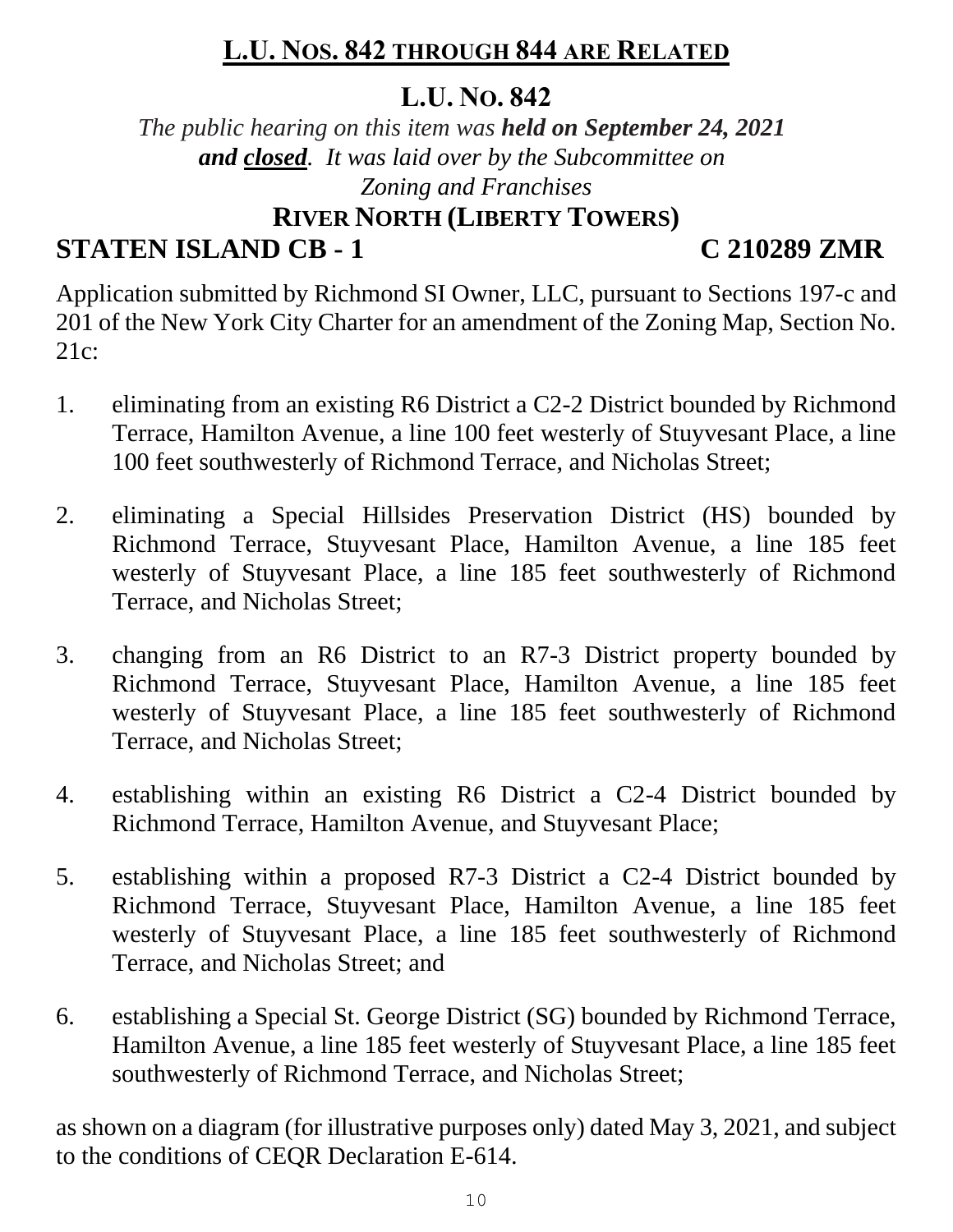*The public hearing on this item was held on September 24, 2021 and closed. It was laid over by the Subcommittee on Zoning and Franchises* **RIVER NORTH (LIBERTY TOWERS)**

# **STATEN ISLAND CB - 1 N 210290 ZRR**

Application submitted by Richmond SI Owner, LLC, pursuant to Section 201 of the New York City Charter, for an amendment of the Zoning Resolution of the City of New York, modifying Article XII, Chapter 8 (Special St. George District) and related Sections, and modifying APPENDIX F for the purpose of establishing a Mandatory Inclusionary Housing area.

**The full zoning text may be viewed at the following website: <http://www1.nyc.gov/site/planning/about/cpc-reports/cpc-reports.page>**

# **L.U. NO. 844**

### *The public hearing on this item was held on September 24, 2021 and closed. It was laid over by the Subcommittee on Zoning and Franchises*

# **RIVER NORTH (LIBERTY TOWERS)**

## **STATEN ISLAND CB - 1 C 210291 ZSR**

Application submitted by Richmond SI Owner, LLC, pursuant to Sections 197-c and 201 of the New York City Charter for the grant of a special permit pursuant to Section 128-62\* of the Zoning Resolution as follows:

- 1. to modify the rear yard requirements of Section 23-47 (Minimum Required rear yard);
- 2. to modify the permitted obstruction requirements of Section 128-31 (Rooftop Regulations) and Section 33-42 (Permitted Obstructions);
- 3. to modify the height and setback requirements of Section 128-33\* (Maximum Base Height) and Section 128-34\* (Maximum Building Height); and
- 4. to modify the planting requirements of Section 128-42 (Planting Areas);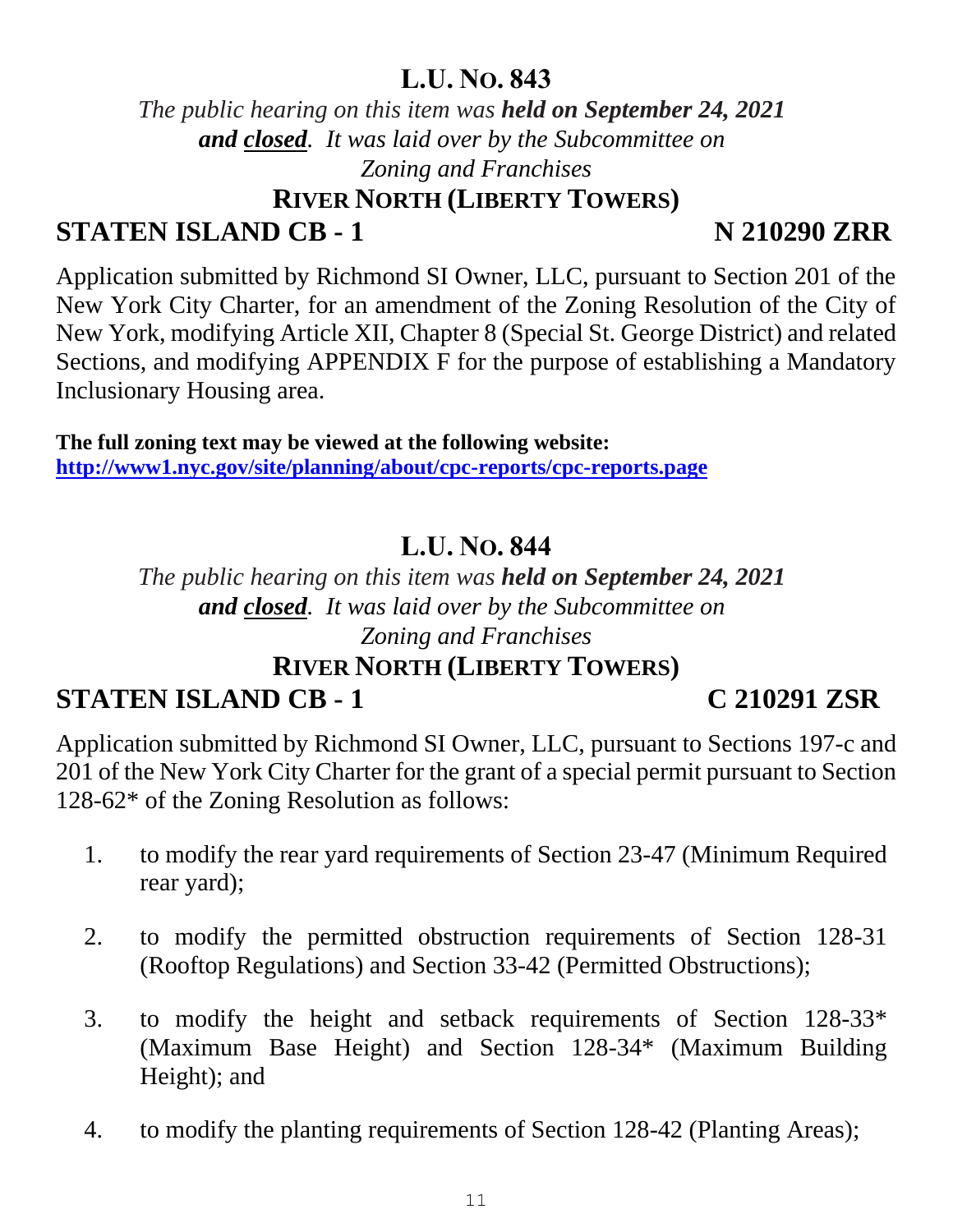in connection with a proposed mixed-use development, on property located at 24 Stuyvesant Place (Block 13, Lots 82, 92, 100 and p/o Lot 8), in an R7-3/C2-4\*\* District, within the Special St. George District (SG)<sup>\*\*</sup>.

\* Note: Sections 128-33, 128-34 & 128-62 are proposed to be change under a concurrent related application for a Zoning Text change (N 210290 ZRR).

\*\* Note: This site is proposed to be rezoned by changing R6(HS) & R6/C2-2(HS) Districts to an R7-3/C2-4(SG) District under a concurrent related application for a Zoning Map change (C 210289 ZMR).

## **L.U. NOS. 852 AND 853 ARE RELATED**

#### **L.U. NO. 852**

*The public hearing on this item was held on September 24, 2021 and closed. It was laid over by the Subcommittee on Zoning and Franchises*

#### **62-04 ROOSEVELT AVENUE REZONING**

**QUEENS CB - 2 C 200070 ZMQ**

Application submitted by Woodside 63 Management, LLC and Mare Nostrum Elements Inc., pursuant to Sections 197-c and 201 of the New York City Charter for an amendment of the Zoning Map, Section No. 9d:

- 1. eliminating from an existing R6 District a C1-4 District bounded by Roosevelt Avenue, 63rd Street, a line 100 feet southerly of Roosevelt Avenue, and the northwesterly prolongation of the southwesterly street line of Trimble Road; and
- 2. changing from an existing R6 to a C4-4 District property bounded by Roosevelt Avenue, 63rd Street and its southerly prolongation, and the northwesterly prolongation of the southwesterly street line of Trimble Road;

as shown on a diagram (for illustrative purposes only) dated April 5, 2021, and subject to the conditions of CEQR Declaration of E-603.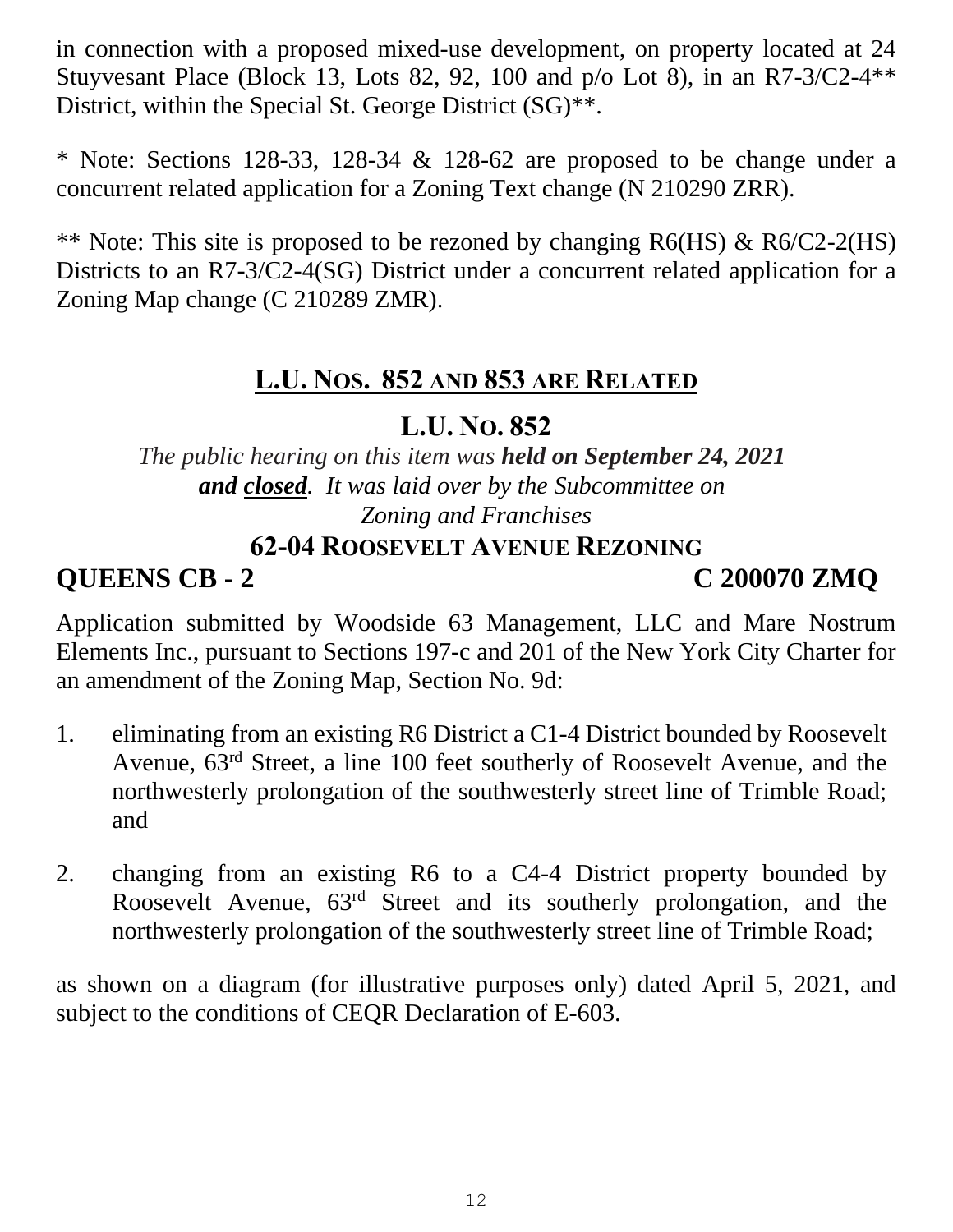*The public hearing on this item was held on September 24, 2021 and closed. It was laid over by the Subcommittee on Zoning and Franchises*

**62-04 ROOSEVELT AVENUE REZONING**

# **QUEENS CB - 2 N 200069 ZRQ**

Application submitted by Woodside 63 Management, LLC and Mare Nostrum Elements Inc., pursuant to Section 201 of the New York City Charter, for an amendment of the Zoning Resolution of the City of New York, modifying APPENDIX F for the purpose of establishing a Mandatory Inclusionary Housing area.

**The full zoning text may be viewed at the following website: <http://www1.nyc.gov/site/planning/about/cpc-reports/cpc-reports.page>**

# **L.U. NOS. 854 THROUGH 856 ARE RELATED**

# **L.U. NO. 854**

*The public hearing on this item was held on September 24, 2021 and closed. It was laid over by the Subcommittee on Zoning and Franchises*

# **495 ELEVENTH AVENUE (SLAUGHTERHOUSE) MANHATTAN CB - 4 C 210324 ZMM**

Application by 495 11 Avenue Owner Realty, LLC and New York City Economic Development Corporation pursuant to Sections 197-c and 201 of the New York City Charter for an amendment of the Zoning Map, Section No. 8d:

- 1. changing from an M1-5 District to a C6-4 District bounded by West  $40<sup>th</sup>$ Street, Eleventh Avenue, West 39<sup>th</sup> Street, and a line 125 feet westerly of Eleventh Avenue, and
- 2. establishing a Special Hudson Yard District bounded by West  $40<sup>th</sup>$  Street, Eleventh Avenue, West 39th Street, and a line 125 feet westerly of Eleventh Avenue.

as shown on a diagram (for illustrative purposes only) dated April 19, 2021, and subject to the conditions of CEQR Declaration E-610.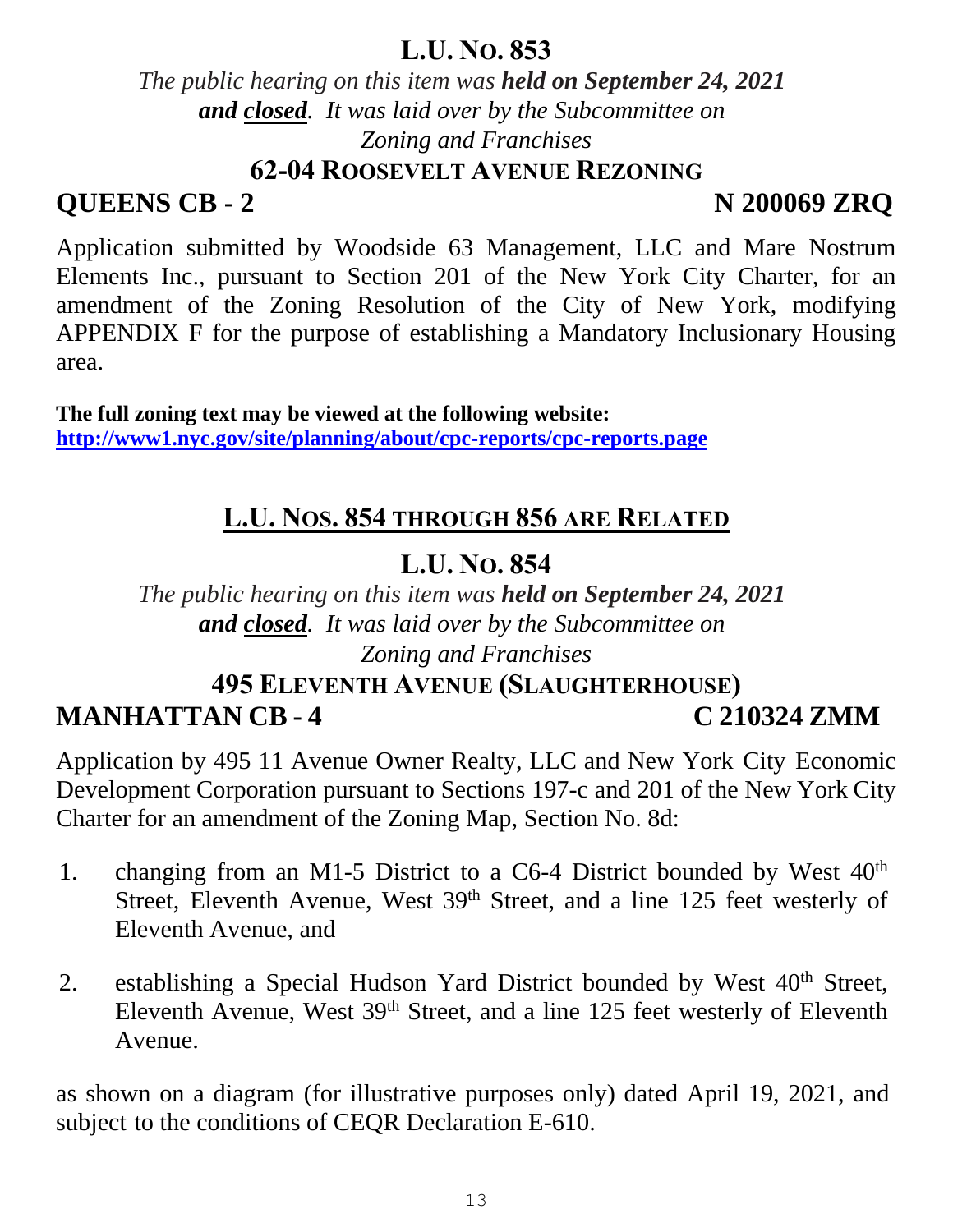*The public hearing on this item was held on September 24, 2021 and closed. It was laid over by the Subcommittee on Zoning and Franchises*

### **495 ELEVENTH AVENUE (SLAUGHTERHOUSE) MANHATTAN CB - 4 N 210325 ZRM**

Application submitted by 495 11 Avenue Owner Realty, LLC and the New York City Economic Development Corporation, pursuant to Section 201 of the New York City Charter, for an amendment of the Zoning Resolution of the City of New York, modifying Article IX, Chapter 3 for the purpose establishing a new Subdistrict G within the Special Hudson Yards District, and modifying APPENDIX F, for the purpose of establishing a Mandatory Inclusionary Housing area.

**The full zoning text may be viewed at the following website: <http://www1.nyc.gov/site/planning/about/cpc-reports/cpc-reports.page>**

#### **L.U. NO. 856**

*The public hearing on this item was held on September 24, 2021 and closed. It was laid over by the Subcommittee on Zoning and Franchises*

# **495 ELEVENTH AVENUE (SLAUGHTERHOUSE) MANHATTAN CB - 4 C 210326 PCM**

Application submitted by New York City Police Department (NYPD) and the Department of Citywide Administrative Services (DCAS), pursuant to Section 197 c of the New York City Charter, for a site selection and acquisition of property located at 495 Eleventh Avenue (Block 685, Lot 38) for use as an NYPD vehicle storage facility.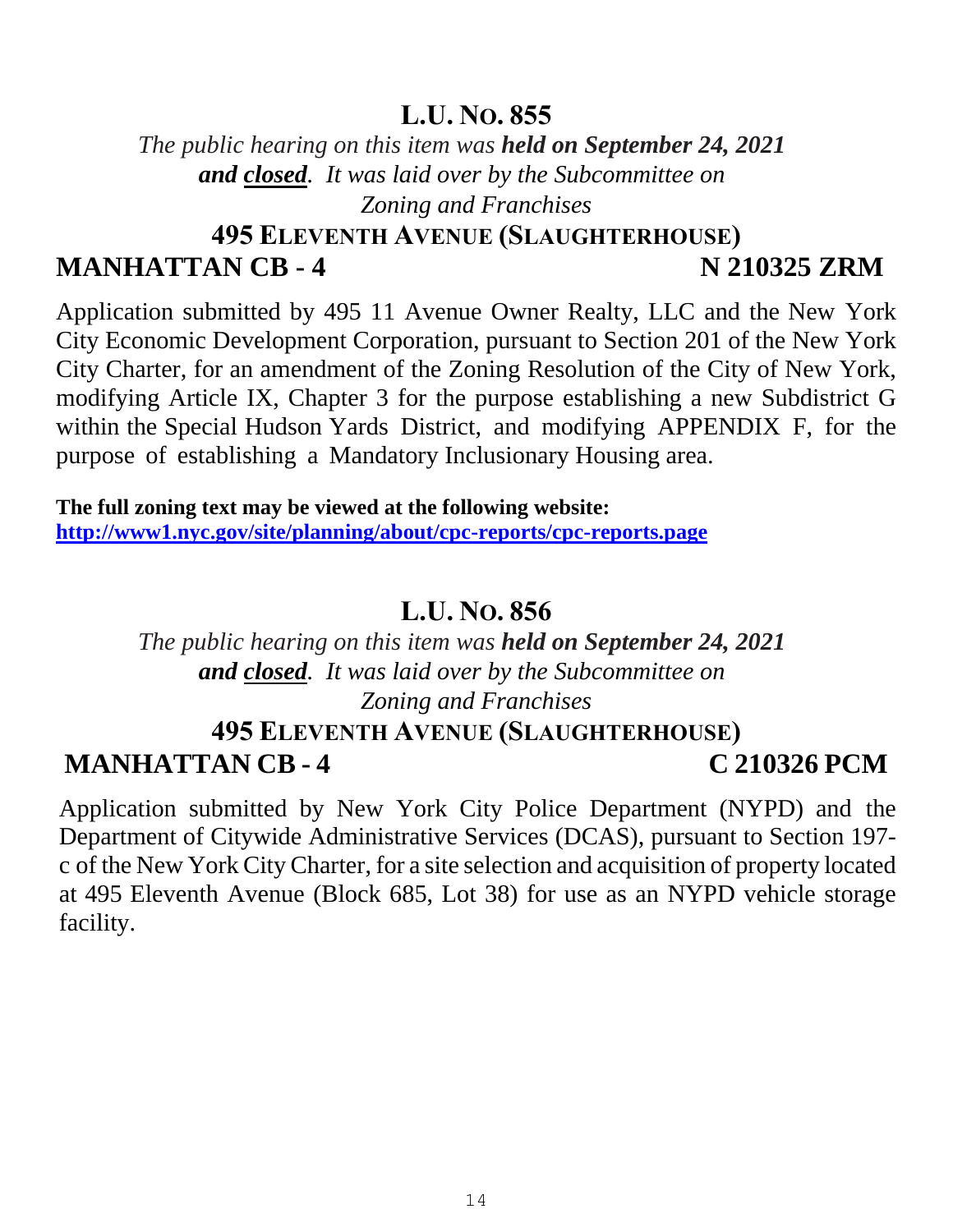## **L.U. NOS. 857 AND 858 ARE RELATED**

#### **L.U. NO. 857**

*The public hearing on this item was held on September 24, 2021 and closed. It was laid over by the Subcommittee on Zoning and Franchises* **252 VICTORY BOULEVARD**

# **STATEN ISLAND CB - 1 C 210361 ZMR**

Application submitted by Victory Boulevard Realty, LLC, pursuant to Sections 197 c and 201 of the New York City Charter for an amendment of the Zoning Map, Section No. 21c:

- 1. changing from an R3-2 District to an R6B District property bounded by the northwesterly centerline prolongation of Avon Place, the northeasterly prolongation of the northwesterly streetline of Rosewood Place, the northwesterly prolongation of a line 100 feet southwesterly of Avon Place, a line midway between Victory Boulevard and Rosewood Place and its northeasterly prolongation, the northwesterly centerline prolongation of Bayview Place, and Victory Boulevard;
- 2. changing from an R3X District to an R6B District property bounded by the northwesterly prolongation of a line 100 feet southwesterly of Avon Place, the northeasterly prolongation of the northwesterly streetline of Rosewood Place, the northwesterly centerline prolongation of Bayview Place, and a line midway between Victory Boulevard and Rosewood Place and its northeasterly prolongation;
- 3. establishing within an existing R3-2 District a C1-3 District bounded by the northwesterly centerline prolongation of Bayview Place, a line midway between Victory Boulevard and Rosewood Place, a line 400 feet northeasterly of Cebra Avenue, and Victory Boulevard; and
- 4. establishing within the proposed R6B District a C1-3 District bounded by northwesterly centerline prolongation of Avon Place, a line 75 feet southeasterly of Victory Boulevard, the northwesterly centerline prolongation of Bayview Place, and Victory Boulevard;

as shown on a diagram (for illustrative purposes only) dated May 3, 2021, and subject to the conditions of CEQR Declaration E-615.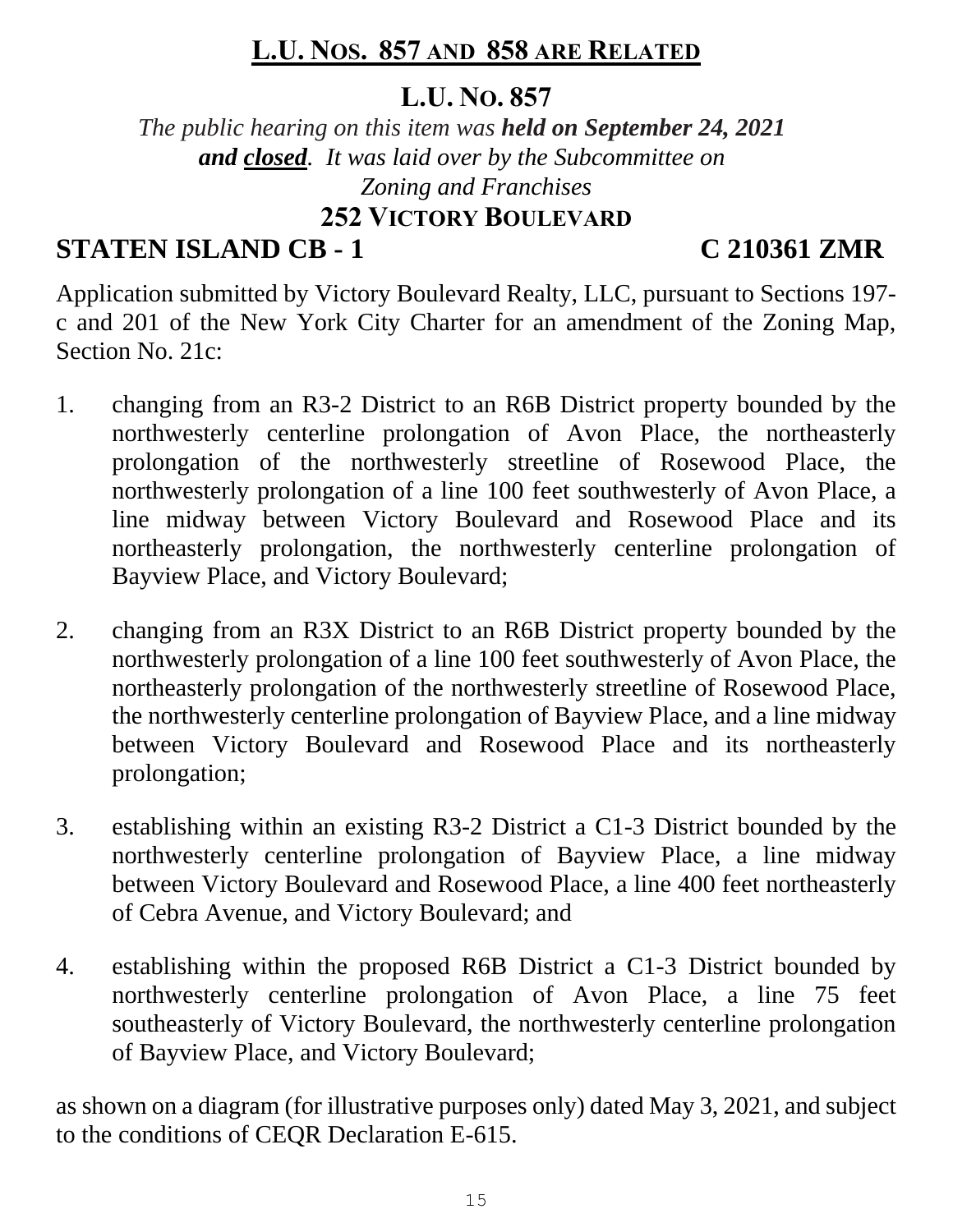*The public hearing on this item was held on September 24, 2021 and closed. It was laid over by the Subcommittee on Zoning and Franchises*

#### **252 VICTORY BOULEVARD**

# **STATEN ISLAND CB - 1** N 210362 ZRR

Application submitted by Victory Boulevard Realty, pursuant to Section 201 of the New York City Charter, for an amendment of the Zoning Resolution of the City of New York modifying APPENDIX F for the purpose of establishing a Mandatory Inclusionary Housing area, and modifying related Sections.

**The full zoning text may be viewed at the following website: <http://www1.nyc.gov/site/planning/about/cpc-reports/cpc-reports.page>**

# **L.U. NOS. 859 AND 860 ARE RELATED**

# **L.U. NO. 859**

*The public hearing on this item was held on September 24, 2021 and closed. It was laid over by the Subcommittee on Zoning and Franchises*

#### **270 NOSTRAND AVENUE REZONING**

# **BROOKLYN CB - 3 C 210151 ZMK**

Application submitted by BRP East Brooklyn Development, LLC, pursuant to Sections 197-c and 201 of the New York City Charter for an amendment of the Zoning Map, Section No. 17a:

- 1. changing from an R7A District to an R8A District property bounded by Dekalb Avenue, Nostrand Avenue, Kosciuszko Street, and a line 240 feet westerly of Nostrand Avenue; and
- 2. establishing within the proposed R8A District a C2-4 District bounded by Dekalb Avenue, Nostrand Avenue, Kosciuszko Street, a line 100 feet westerly of Nostrand Avenue, a line midway between Dekalb Avenue and Kosciusko Street, and a line 240 feet westerly of Nostrand Avenue;

as shown on a diagram (for illustrative purposes only) dated April 5, 2021, and subject to the conditions of CEQR Declaration E-606.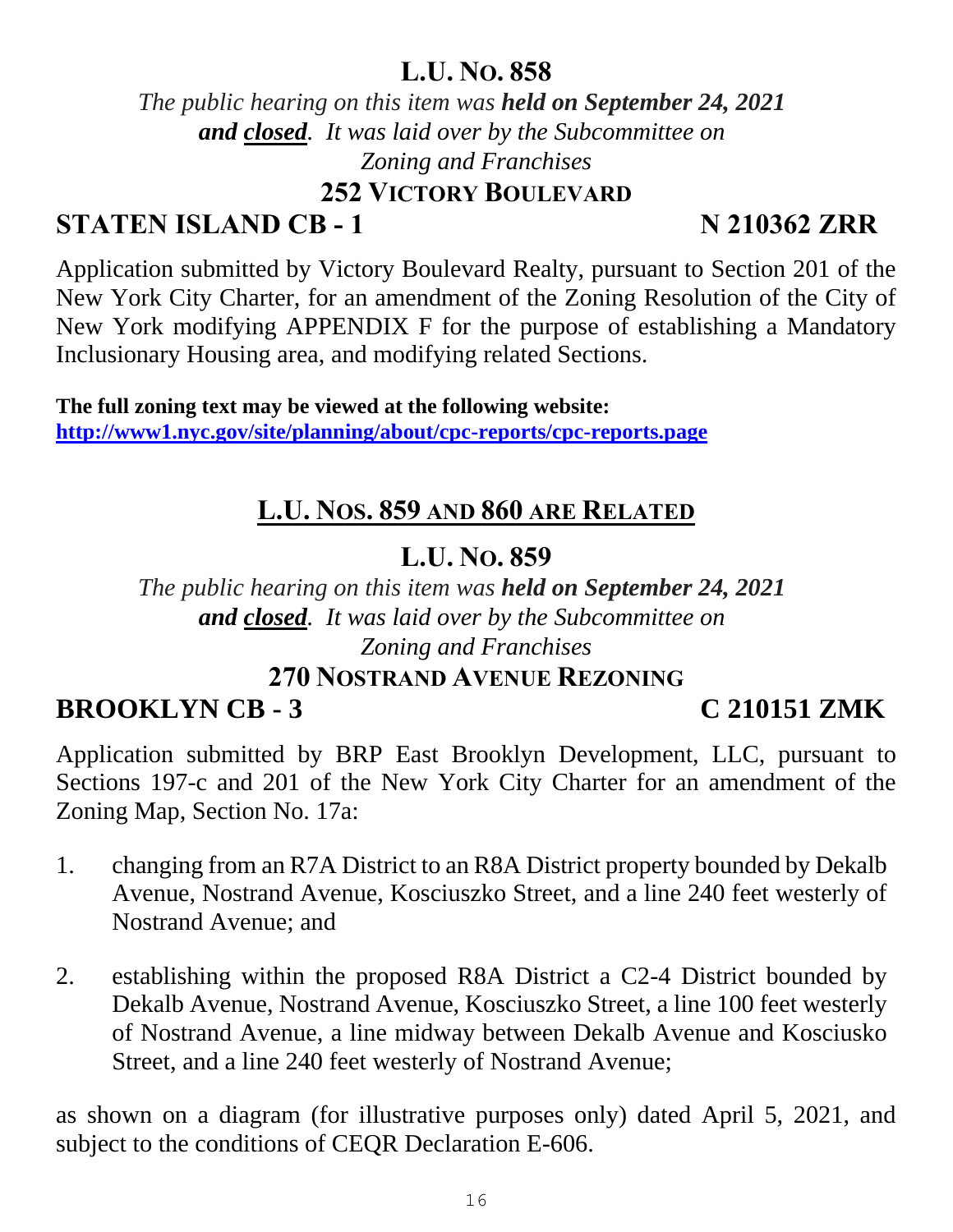*The public hearing on this item was held on September 24, 2021 and closed. It was laid over by the Subcommittee on Zoning and Franchises*

**270 NOSTRAND AVENUE REZONING**

# **BROOKLYN CB - 3 N 210152 ZRK**

Application submitted by BRP East Brooklyn Development, LLC, pursuant to Section 201 of the New York City Charter, for an amendment of the Zoning Resolution of the City of New York, modifying APPENDIX F for the purpose of establishing a Mandatory Inclusionary Housing area.

**The full zoning text may be viewed at the following website: <http://www1.nyc.gov/site/planning/about/cpc-reports/cpc-reports.page>**

# **L.U. NOS. 861 AND 862 ARE RELATED**

# **L.U. NO. 861**

*The public hearing on this item was held on September 24, 2021 and closed. It was laid over by the Subcommittee on Zoning and Franchises*

#### **1776 48TH STREET REZONING**

# **BROOKLYN CB - 12 C 200296 ZMK**

Application submitted by Mr. Yitzchok Stern, pursuant to Sections 197-c and 201 of the New York City Charter for an amendment of the Zoning Map, Section No. 22c:

- 1. changing from an R5 District to an R6B District property bounded by  $48<sup>th</sup>$ Street,  $18<sup>th</sup>$  Avenue,  $49<sup>th</sup>$  Street and a line 100 northwesterly of  $18<sup>th</sup>$  Avenue; and
- 2. establishing within the proposed R6B District a C2-4 District bounded by  $48<sup>th</sup>$ Street, 18<sup>th</sup> Avenue, 49<sup>th</sup> Street and a line 35 feet northwesterly of 18<sup>th</sup> Avenue;

as shown on a diagram (for illustrative purposes only) dated April 5, 2021, and subject to the conditions of CEQR Declaration E-609.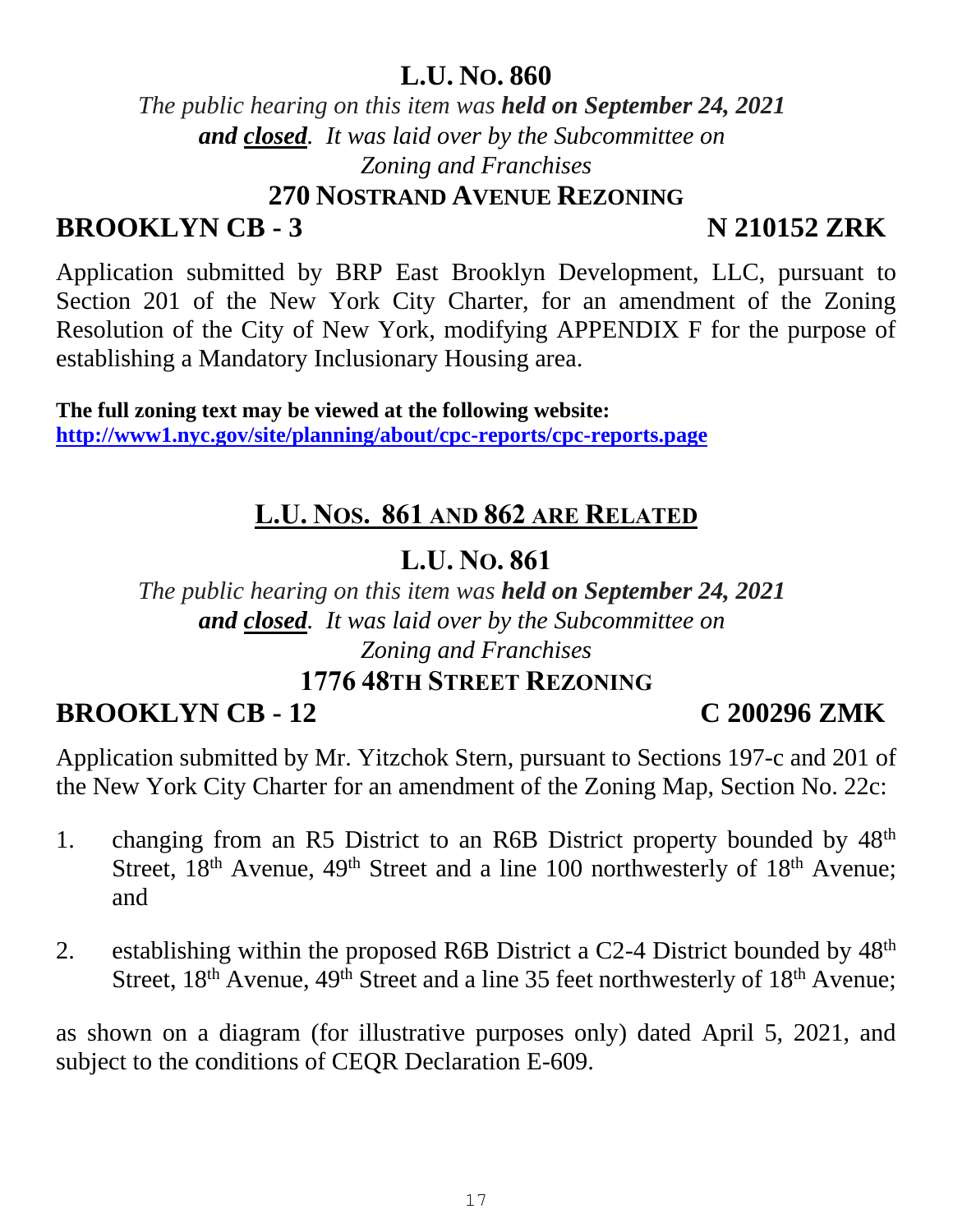*The public hearing on this item was held on September 24, 2021 and closed. It was laid over by the Subcommittee on Zoning and Franchises*

#### **1776 48TH STREET REZONING**

#### **BROOKLYN CB - 12 N 200297 ZRK**

Application submitted by Mr. Yitzchok Stern, pursuant to Section 201 of the New York City Charter, for an amendment of the Zoning Resolution of the City of New York, modifying APPENDIX F for the purpose of establishing a Mandatory Inclusionary Housing area.

**The full zoning text may be viewed at the following website: <http://www1.nyc.gov/site/planning/about/cpc-reports/cpc-reports.page>**

#### **L.U. NO. 863**

*The public hearing on this item was held on September 24, 2021 and closed. It was laid over by the Subcommittee on Zoning and Franchises*

#### **48-18 VAN DAM TEAMSTERS REZONING**

#### **QUEENS CB - 2 C 190260 ZMQ**

Application submitted by 48-18 Van Dam Property Holdings, LLC pursuant to Sections 197-c and 201 of the New York City Charter for an amendment of the Zoning Map, Section No. 9b, by changing from an M2-1 District to an M1-5 District property bounded by 48<sup>th</sup> Avenue, Van Dam Street, Hunters Point Avenue, and 31<sup>st</sup> Place, as shown on a diagram (for illustrative purposes only) dated April 5, 2021, and subject to the conditions of CEQR Declaration E-608.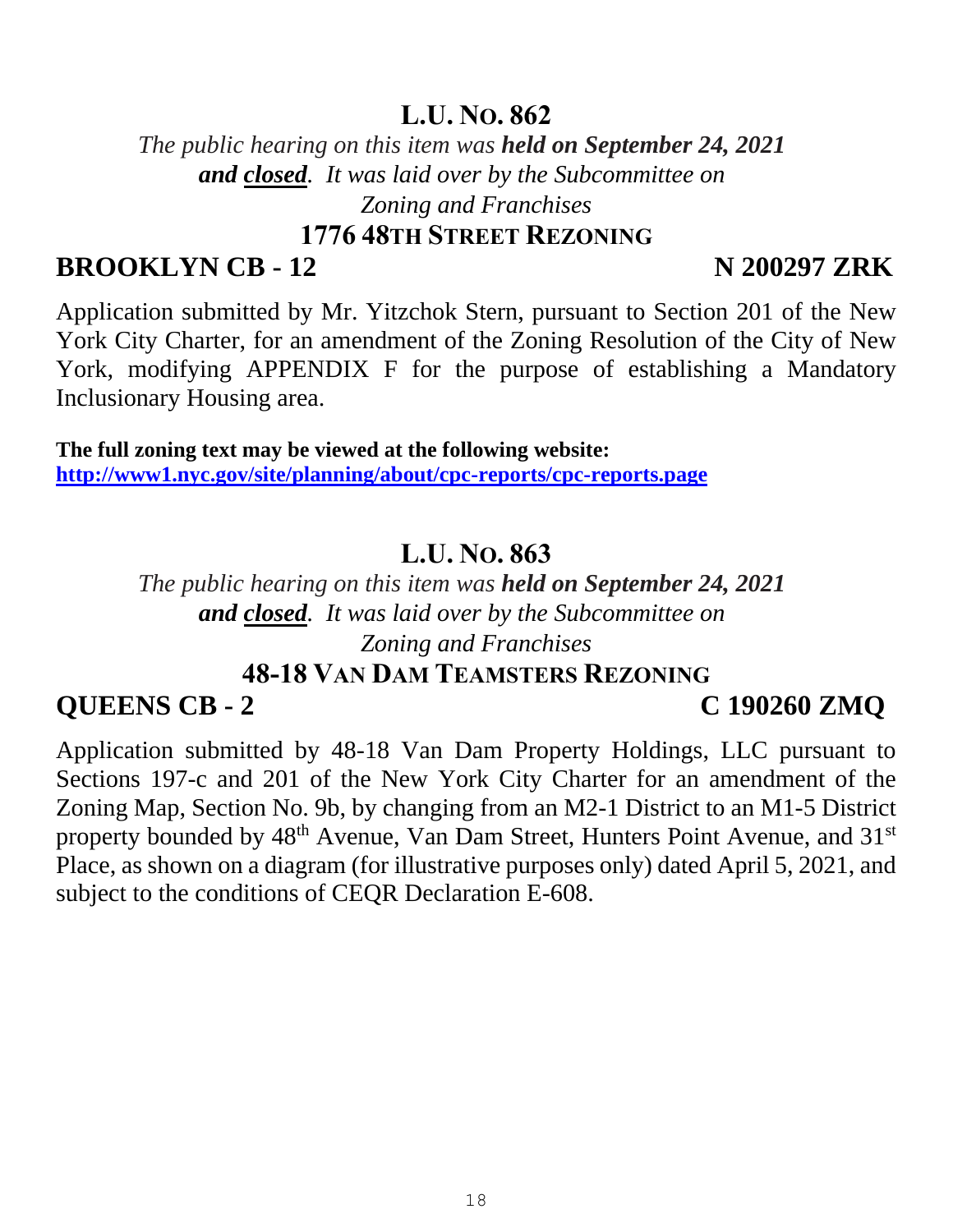### **L.U. NOS. 875 THROUGH 878 ARE RELATED**

#### **L.U. NO. 875**

*The public hearing on this item was held on October 5, 2021 and closed. It was laid over by the Subcommittee on Zoning and Franchises* **130 ST. FELIX STREET**

### **BROOKLYN CB - 2 C 210278 ZMK**

Application submitted by 130 St. Felix Street, LLC, pursuant to Sections 197-c and 201 of the New York City Charter for an amendment of the Zoning Map, Section No. 16c:

- 1. Changing from an existing C6-1 District to an C6-4 District property bounded by a line 330 feet northerly of Hanson Place, St. Felix Street, Hanson Place, a line midway between Ashland Place and St. Felix Street, a line 100 feet northerly of Hanson Place, Ashland Place, a line 250 feet northerly of Hanson Place, and a line midway between Ashland Place and St. Felix Street; and
- 2. changing from an existing C6-1 District to an C6-6 District property bounded by a line 100 feet northerly of Hanson Place, a line midway between Ashland Place and St. Felix Street, Hanson Place, and Ashland Place;

as shown on a diagram (for illustrative purposes only) dated May 3, 2021, and subject to the conditions of CEQR Declaration E-616.

#### **L.U. NO. 876**

*The public hearing on this item was held on October 5, 2021 and closed. It was laid over by the Subcommittee on Zoning and Franchises* **130 ST. FELIX STREET**

#### **BROOKLYN CB - 2 N 210279 ZRK**

Application submitted by 130 St. Felix Street, LLC, pursuant to Section 201 of the New York City Charter, for an amendment of the Zoning Resolution of the City of New York, modifying the Special Downtown Brooklyn District (ARTICLE X, Chapter 1) and modifying APPENDIX F for the purpose of establishing a Mandatory Inclusionary Housing area.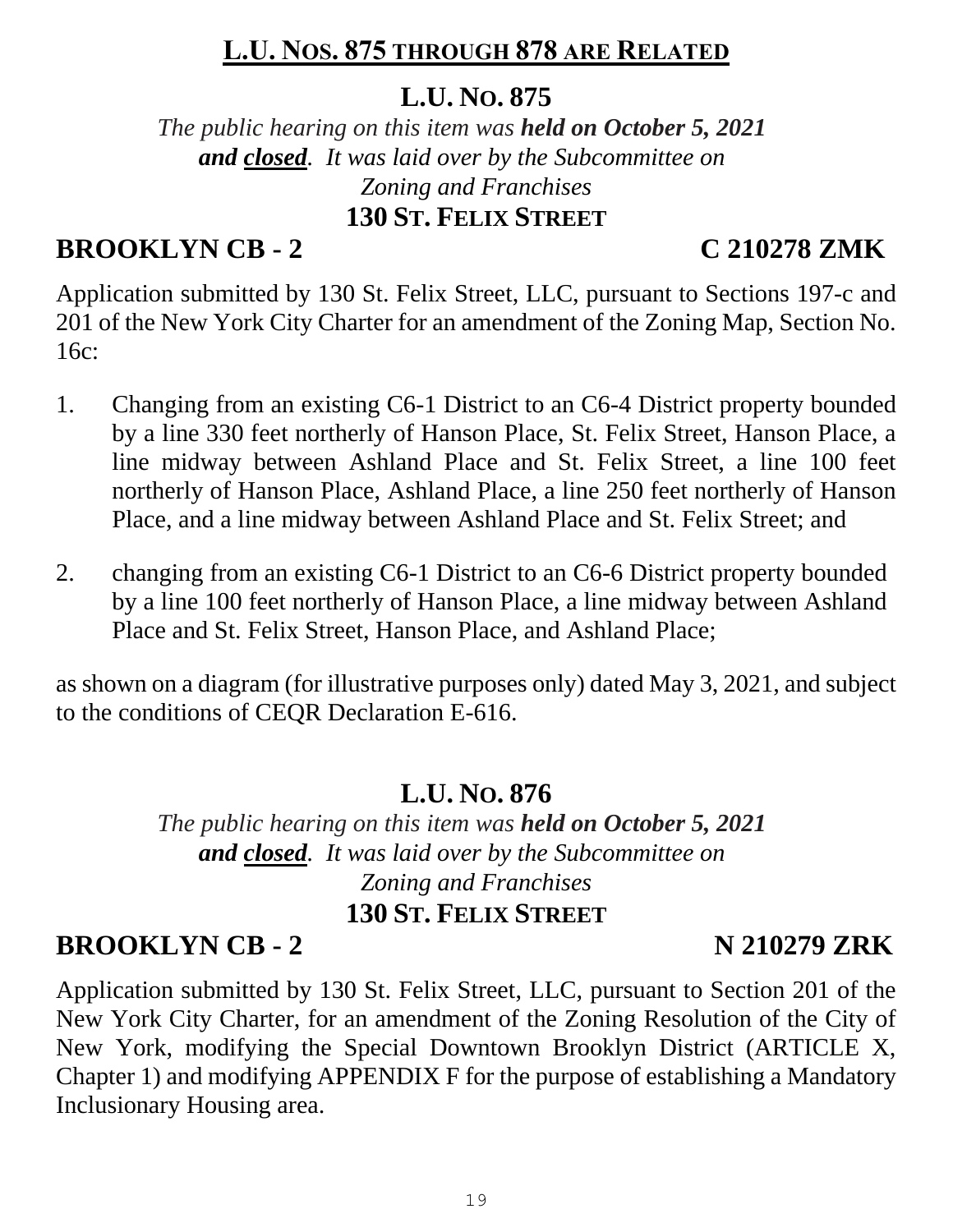*The public hearing on this item was held on October 5, 2021 and closed. It was laid over by the Subcommittee on Zoning and Franchises* **130 ST. FELIX STREET**

# **BROOKLYN CB - 2 C 210280 ZSK**

Application submitted by 130 St. Felix Street, LLC, pursuant to Sections 197-c and 201 of the New York City Charter for the grant of a special permit pursuant to Section 74-533 of the Zoning Resolution to waive all required accessory off-street parking spaces for dwelling units in a development within a Transit Zone, that includes at least 20 percent of all dwelling units as income-restricted housing units, in connection with a proposed mixed-use development, on property generally bounded by a line 330 feet northerly of Hanson Place, St. Felix Street, a line 165 feet northerly of Hanson Place, a line midway between Ashland Place and St. Felix Street, Hanson Place, Ashland Place, a line 250 feet northerly of Hanson Place, and a line midway between Ashland Place and St. Felix Street (Block 2111, Lots 37, 40, & 1001-1199), in C6-4\* and C6-6\* Districts, within the Special Downtown Brooklyn District.

\* Note: The development site is proposed to be rezoned by changing an existing C6- 1 District to C6-4 and C6-6 Districts under a concurrent related application for a Zoning Map change (C 210278 ZMK).

## **L.U. NO. 878**

*The public hearing on this item was held on October 5, 2021 and closed. It was laid over by the Subcommittee on Zoning and Franchises* **130 ST. FELIX STREET**

## **BROOKLYN CB - 2 C 210281 ZSK**

Application submitted by 130 St. Felix Street, LLC, pursuant to Sections 197-c and 201 of the New York City Charter for the grant of a special permit pursuant to Section 101-82\* of the Zoning Resolution to modify the tower lot coverage requirements of Section 101-223 (Tower Regulations), to modify the rear yard requirements of Section 23-532 (Required rear yard equivalents), to modify the inner court dimension requirements of Section 23-851 (Minimum dimensions of inner courts), in connection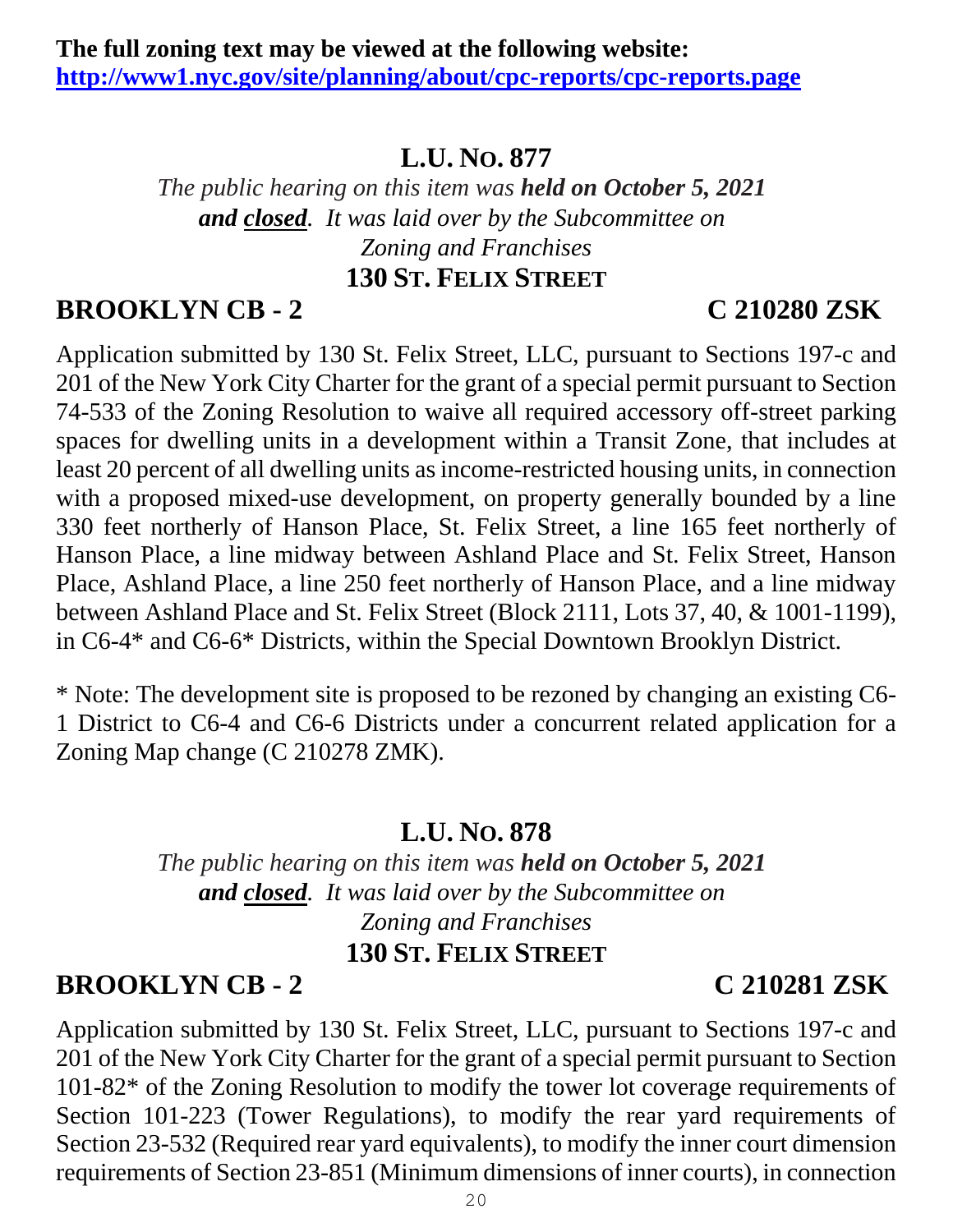with a proposed mixed-use development, on property generally bounded by a line 330 feet northerly of Hanson Place, St. Felix Street, a line 165 feet northerly of Hanson Place, a line midway between Ashland Place and St. Felix Street, Hanson Place, Ashland Place, a line 250 feet northerly of Hanson Place, and a line midway between Ashland Place and St. Felix Street (Block 2111, Lots 37, 40, & 1001-1199), in C6-4\* and C6-6\* Districts, within the Special Downtown Brooklyn District.

\* Note: A zoning text amendment is proposed to Section 101-82 under a concurrent related application for a Zoning Text change (N 210279 ZRK).

\*\* Note: The development site is proposed to be rezoned by changing an existing C6- 1 District to C6-4 and C6-6 Districts under a concurrent related application for a Zoning Map change (C 210278 ZMK).

### **PRECONSIDERED L.U. NOS. 879 AND 880 ARE RELATED**

# **PRECONSIDERED L.U. NO. 879**

*The public hearing on this item was held on October 5, 2021 and closed. It was laid over by the Subcommittee on Zoning and Franchises* **BROADWAY AND 11TH STREET REZONING**

# **QUEENS CB - 1 C 210025 ZMQ**

Application submitted by 11 St. & Broadway, LLC, pursuant to Sections 197-c and 201 of the New York City Charter for an amendment of the Zoning Map, Section No. 9a:

- 1. changing from an R5 District to an M1-4/R7A District bounded by Broadway, 12th Street, 33rd Avenue, and 11th Street; and
- 2. establishing a Special Mixed Use District (MX-23) bounded by Broadway, 12th Street, 33rd Avenue, and 11th Street;

as shown on a diagram (for illustrative purposes only) dated April 19th, 2021, and subject to the conditions of CEQR Declaration E-613.